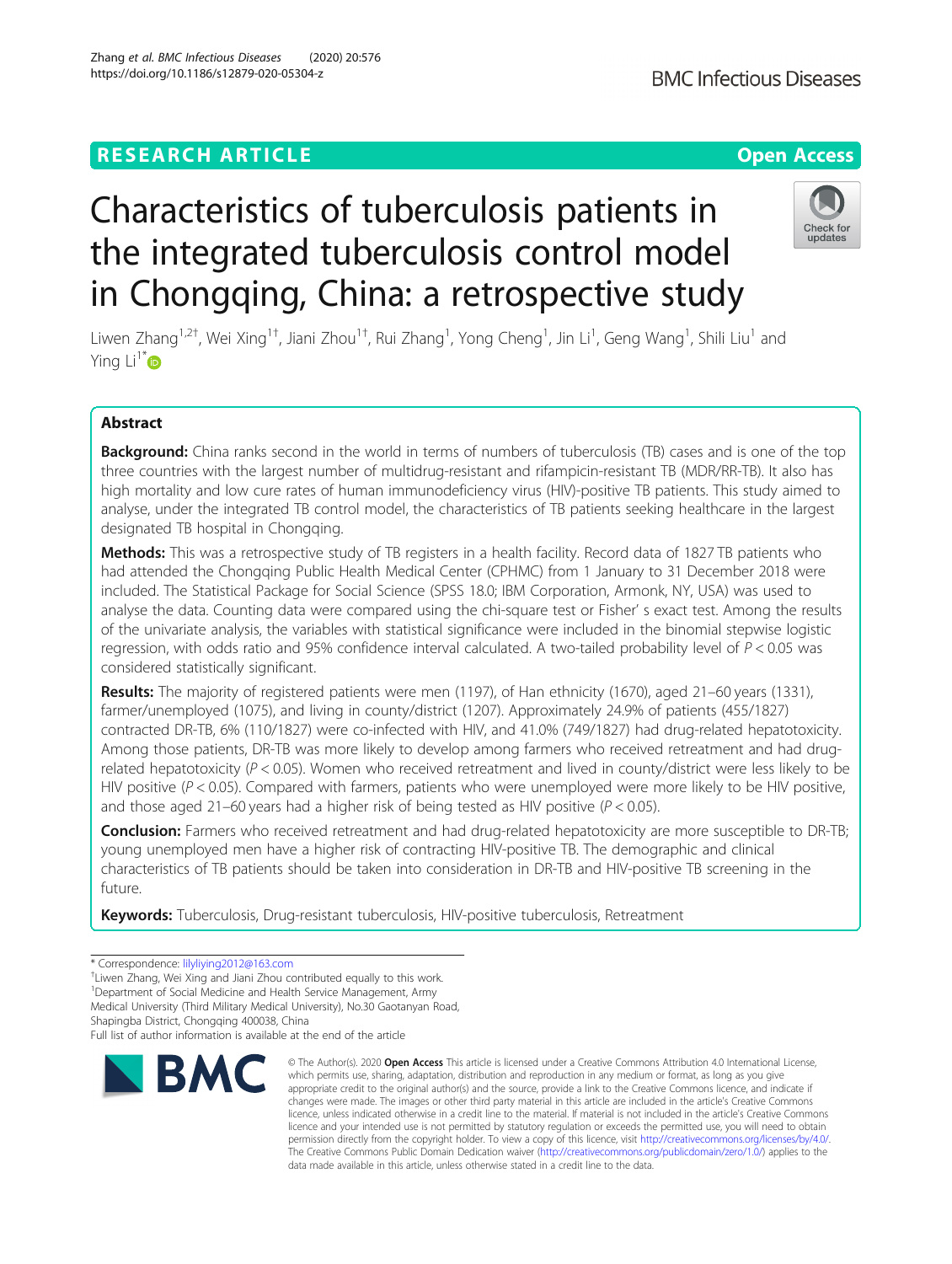# Background

Tuberculosis (TB) is one of the top ten causes of death worldwide and is the leading cause of infectious diseases [[1\]](#page-6-0). According to the World Health Organization (WHO)'s Global TB Report 2019, there were 10.0 (9.0– 11,1) million new cases of TB, and 3.4% of new cases and 18% of previously treated cases developed multidrug-resistant TB (MDR-TB) or rifampicin (RFP) resistant TB (RR/TB) in 2018 [[1](#page-6-0)]. Drug-resistant TB (DR-TB) and TB/human immunodeficiency virus (HIV) co-infection are the challenges in controlling TB (endeavours) worldwide. TB killed 251,000 HIV-positive people globally in 2018, although the number of TB deaths among HIV-positive people has fallen from 620, 000 in 2000 to 251,000 in 2018, a decrease of 60, and 8.6% of TB patients are living with HIV [\[1](#page-6-0)]. The latest treatment success rates were 85% for drug-sensitive TB, 75% for HIV-associated TB, and 56% for MDR/RR-TB [[1\]](#page-6-0). In many situations, patients not only had TB/DR-TB, but also HIV and other comorbid conditions and complications, which made co-treatment for TB/DR-TB and other diseases more complicated and challenging [[2\]](#page-6-0). It was previously proven that HIV-positive patients are vulnerable to DR-TB, and DR-TB is often associated with higher mortality rates in patients living with HIV [[3,](#page-6-0) [4](#page-6-0)]. A higher mortality rate was observed in HIVpositive TB patients [[5\]](#page-6-0), and TB patients co-infected with HIV were more likely to develop extra-pulmonary disease [\[6](#page-6-0), [7](#page-7-0)]. Furthermore, hepatotoxicity is one of the most common TB complications caused by first-line drugs (isoniazid [INH], RFP, and pyrazinamide), as these drugs are highly associated with hepatotoxicity [\[4](#page-6-0)].

China is burdened with the second largest number of TB and MDR-TB cases with an estimated 886,000 TB patients (including TB/HIV co-infection), 66,000 MDR/ RR-TB patients, and 2400 TB/HIV co-infection patients in 2018 [\[1](#page-6-0)]. According to the report of the fifth national TB epidemic research in 2010, Chinese TB prevalence is much higher in the western region compared with that in the eastern and central regions with an active TB rate of 695 per 100,000 persons, while those in the eastern and central regions are 291 per 100,000 and 463 per 100,000 [\[8](#page-7-0)].

The Chongqing municipality is one of four municipalities directly under the control of the Central Government of China, which is located in southwest China [\[8](#page-7-0)]. With over 30 million residents, Chongqing has a high proportion of migrant workers and the highest TB prevalence compared with the other three municipalities [[9,](#page-7-0) [10](#page-7-0)]. Recently, Chongqing has begun to pay more attention to TB control and has implemented a national TB control programme with great progress [[11\]](#page-7-0). However, the fifth national TB epidemic survey in 2010 indicates that Chongqing's active TB prevalence rate  $(>15$ 

years) and average reported prevalence were both higher than the national average rates  $[12-14]$  $[12-14]$  $[12-14]$  $[12-14]$ . The national survey in 2015 indicated that the incidence of TB in Chongqing was 75/100,000, ranking tenth among the top 10 in China [[15\]](#page-7-0). Therefore, TB control in Chongqing faced many challenges, such as the prevalence of MDR-TB and TB/HIV co-infection. Since the implementation of the 12th 5 Year Plan of the National TB Program in 2011, China's TB control model has transformed from the "Center for Disease Control and Prevention (CDC) model" to the "integrated model" in most regions [\[16](#page-7-0)]. In the integrated model, the CDC is responsible for the planning, supervision, and health education of TB control. Designated hospitals are responsible for TB diagnosis and treatment. Primary healthcare facilities are responsible for case management and patient referrals  $[16]$  $[16]$ . In the integrated model, TB was diagnosed according to the guidelines of TB control issued in 2017 [[17\]](#page-7-0), and the treatment of TB referred to the Guidelines for implementing the national TB control programme in China (2008) [[18\]](#page-7-0). Chongqing has also implemented the integrated model so that TB patients can receive therapy in designated hospitals since 2016. To better understand the progress made in Chongqing's TB control as part of the integrated model, it is essential to reanalyse TB epidemiology in Chongqing. This study aimed to understand the characteristics of TB epidemiology in Chongqing, particularly among DR-TB and TB/ HIV co-infection patients. It also aimed to identify the population at higher risk of DR-TB and HIV-positive TB to provide evidence that can serve as a basis for making responsive strategies to end the spread of TB in Chongqing.

#### Methods

# Setting and participants

We performed a retrospective study using the registered data collected. The Chongqing Public Health Medical Center (CPHMC) is the biggest tertiary hospital with Grade A level of prevention and treatment for infectious diseases in Chongqing. In addition, CPHMC, as the Medical Quality Control Center of TB, HIV, and respiratory infectious diseases, is the officially designated hospital for diagnosis and treatment of TB, MDR-TB, and HIV in Chongqing [[19\]](#page-7-0). Therefore, we chose the recorded data from the TB reporting system in CPHMC to represent TB patients in Chongqing, China. The TB reporting system includes the following information: individual data on TB patients; TB diagnosis, treatments, and outcome; quarterly National TB Program activity reports from TB dispensaries at all levels; and annual reports on funding for TB control activities [\[20](#page-7-0)]. TB cases were diagnosed based on the Chinese clinical guidelines for TB diagnosis and treatment in CPHMC. CPHMC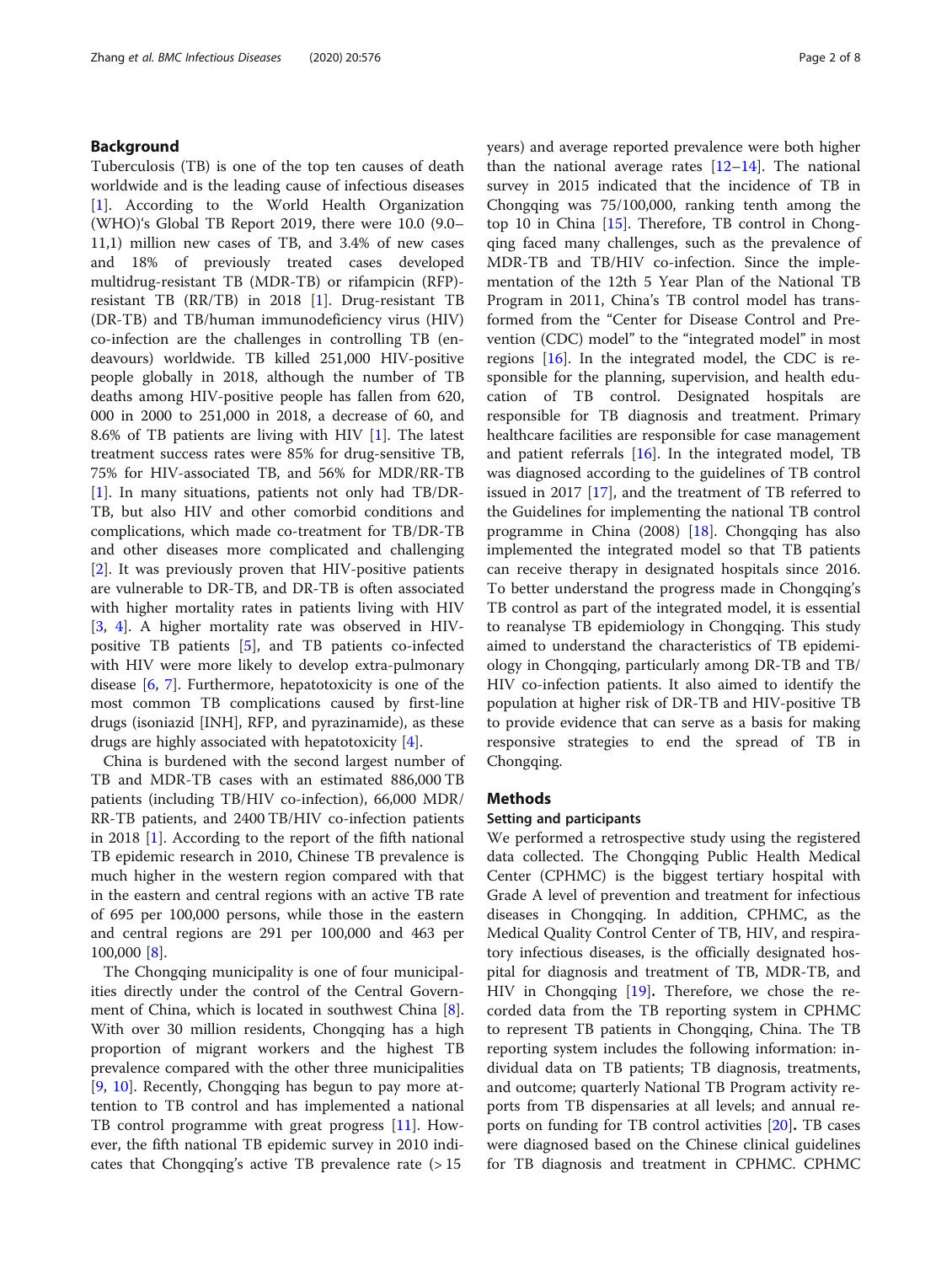reports all notified TB patients to the China Information System for Disease Control and Prevention (CIS-DCP). A total of 1827 patients with pulmonary TB attended CPHMC to receive TB treatment from 1 January to 31 December 2018 and were included in our study.

## Data sources and statistical analyses

The standard form was used to collect the data of each TB patient during the study period. The record system in CPHMC includes age, gender, occupation, living region, ethnicity, symptoms, and drug-related hepatotoxicity, viral hepatitis, TB type, and HIV infection. Observational variables in this study included demographic and clinical characteristics of the patients and factors associated with DR-TB and TB/HIV co-infection. Several definitions related to TB were used in this study. DR-TB consists of MR-TB, MDR-TB, XDR-TB, PDR-TB, RR-TB, and Hr-TB in our study. Mono-resistant TB (MR-TB) refers to Mycobacterium tuberculosis strains with resistance to one first-line anti-TB drug [[5\]](#page-6-0). MDR-TB is defined as TB that is simultaneously resistant to the two most powerful anti-TB drugs, RFP and INH, with or without resistance to other first-line drugs and requires treatment with second-line drugs [\[1](#page-6-0)]. XDR-TB is defined as MDR-TB plus resistance to at least one drug in both fluoroquinolones and second-line injectable agents (amikacin, capreomycin, or kanamycin), which are the two most important classes of medicines in MDR-TB treatment [[21](#page-7-0)]. Poly-drug-resistance (PDR-TB) refers to resistance to more than one first-line anti-TB drug, other than isoniazid (INH) and RFP [\[22\]](#page-7-0). RR-TB is considered susceptible to INH, resistant to INH, or resistant to other first-line TB drugs or second-line TB drugs that also require treatment with a second-line regimen [\[14\]](#page-7-0). INHresistant TB (Hr-TB) refers to M. tuberculosis strains with resistance to INH and susceptibility to RFP confirmed in vitro [\[21](#page-7-0)]. The results of this study were reported following the Strengthening the Reporting of Observational studies in Epidemiology (STROBE) statement for reports of observational studies.

All patients' registration system information were collected from the Chongqing Public Health Medical Center. The Statistical Package for Social Science (SPSS 18.0; IBM Corporation, Armonk, NY, USA) was used to analyse the data. Counting data were compared using the chi-square test or Fisher' s exact test to explore the differences in demographic and clinical characteristics among DR-TB and HIV-positive TB patients. Based on the results of univariate analysis, the variables with statistical significance were included in the binomial stepwise logistic regression, and odds ratio and its corresponding 95% confidence interval were calculated. A two-tailed probability level of  $P < 0.05$  was considered significant.

# Results

# Patients' characteristics

The demographic and clinical characteristics of patients are illustrated in Table [1](#page-3-0). A total of 1827 patients were included in our study, and majority of them (65.5%,  $n =$ 1197) were men. Among them, 72.9%  $(n = 1331)$  were aged 21–60 years, 91.4% ( $n = 1670$ ) were of Han ethnicity, and 66.1% ( $n = 1207$ ) were from the county/district of Chongqing. A total of 565 (30.90%) patients were farmers, 510 (27.9%) were unemployed, 257 (14.1%) were currently non-working, and 174(9.5%) were students. Approximately 22.9%  $(n = 418)$  of the patients had retreatment of TB and 455 (24.90%) had DR-TB. Notably, 87.03% ( $n = 396$ ) DR-TB of the patients had MDR-TB. In addition, 110 (6%) TB patients were co-infected with HIV.

#### Factors associated with DR-TB and TB/HIV co-infection

Results of  $\chi^2$  $\chi^2$  tests (Table 2) indicated that patients of Han ethnicity were less likely to have DR-TB compared with other ethnicities  $(23.90\% \text{ vs. } 35.70\%, P = 0.002)$ . Housekeepers were more likely to have DR-TB than other professions ( $P < 0.001$ ). Patients who lived in suburban counties/districts were more likely to have DR-TB  $(27.10\% \text{ vs. } 20.60\%, P = 0.001)$  than those living in central urban areas. Patients aged between 21 and 60 years had a higher risk of having DR-TB than those aged less than 21 years and more than 60 years  $(P = 0.010)$ . Patients in retreatment (95.20% vs. 4.00%,  $P < 0.001$ ) and with drug-related hepatotoxicity (43.70% vs. 11.90%,  $P <$ 0.001) were more likely to have DR-TB. However, HIVpositive TB patients were less likely to have DR-TB than HIV-negative TB patients (8.20% vs. 26.00%, P < 0.001). No differences were observed in sex, symptoms (excluded revisit patients as they had no initial symptoms based on their clinical records), and viral hepatitis between drug-sensitive TB patients and DR-TB patients  $(P > 0.05)$ .

As Table [2](#page-4-0) shows, male TB patients were more likely to be HIV positive compared with women (7.30% vs. 3.70%,  $P = 0.002$ ). Patients who were unemployed were more likely to be HIV positive  $(P < 0.001)$  than those who had jobs. Patients living in central urban areas were more likely to be HIV positive than those living in county/district (8.20% vs. 4.90%,  $P = 0.007$ ). Patients aged 21–60 years had a much higher risk of being HIV positive than those aged less than 21 years and more than 60 years ( $P = 0.005$ ). However, patients who received retreatment were less likely to be HIV positive than those who did not receive retreatment (1.90% vs. 7.20%,  $P < 0.001$ ). No differences were observed among different ethnicities, existence of drug-related hepatotoxicity, and viral hepatitis between HIV-negative patients and HIVpositive patients  $(P > 0.05)$ .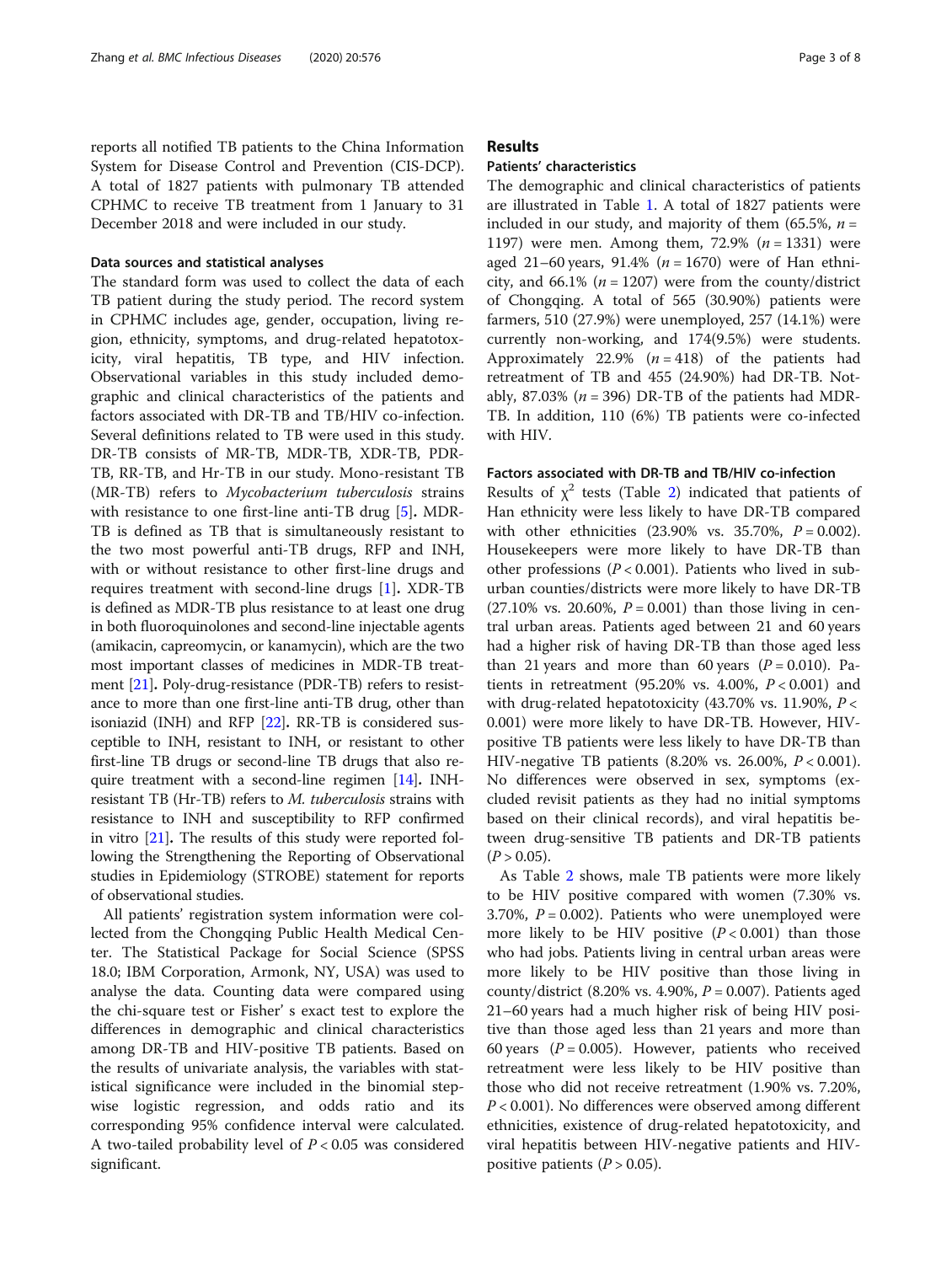| - 11<br>Characteristics                   | <b>11</b><br>Categories | Number (N)     | Percent (%) |
|-------------------------------------------|-------------------------|----------------|-------------|
| Gender( $N = 1827$ )                      | Male                    | 1197           | 65.50       |
|                                           | Female                  | 630            | 34.50       |
| Ethnicity( $N = 1827$ )                   | Han                     | 1670           | 91.40       |
|                                           | Others                  | 157            | 8.60        |
| Occupation( $N = 1826$ )                  | Farmer                  | 565            | 30.90       |
|                                           | Unemployed              | 510            | 27.90       |
|                                           | Currently non-working   | 257            | 14.10       |
|                                           | Student                 | 174            | 9.50        |
|                                           | Housekeeping            | 101            | 5.50        |
|                                           | Manual worker           | 68             | 3.70        |
|                                           | Others                  | 151            | 8.30        |
| Living region( $N = 1827$ )               | Central urban           | 620            | 33.90       |
|                                           | County/district         | 1207           | 66.10       |
| $Age(N = 1827)$                           | $\leq$ 20               | 224            | 12.30       |
|                                           | $21 - 40$               | 692            | 37.90       |
|                                           | $41 - 60$               | 639            | 35.00       |
|                                           | $\geq 61$               | 272            | 14.90       |
| Symptoms( $N = 915$ )                     | Typical symptoms        | 464            | 50.70       |
|                                           | Others                  | 451            | 49.30       |
| Retreatment( $N = 1827$ )                 | Yes                     | 418            | 22.90       |
|                                           | No                      | 1409           | 77.10       |
| Drug-related hepatotoxicity( $N = 1827$ ) | Yes                     | 749            | 41.00       |
|                                           | No                      | 1078           | 59.00       |
| Viral hepatitis( $N = 1827$ )             | Yes                     | 44             | 2.40        |
|                                           | No                      | 1783           | 97.60       |
| $AIDS/HIV(N = 1827)$                      | Yes                     | 110            | 6.00        |
|                                           | $\rm No$                | 1717           | 94.00       |
| $DR-TB(N=455)$                            | MDR-TB                  | 396            | 87.03       |
|                                           | $MR-TB$                 | $18\,$         | 4.00        |
|                                           | XDR-TB                  | 16             | 3.50        |
|                                           | PDR-TB                  | 13             | 2.86        |
|                                           | $Hr$ -TB                | $\overline{c}$ | 0.44        |
|                                           | $RR-TB$                 | 10             | 2.2         |

<span id="page-3-0"></span>Table 1 Demographic and clinical characteristics of TB patients

Notes: Missing data were excluded

Multivariate analysis of factors associated with DR-TB and TB/HIV co-infection is presented in Table [3.](#page-5-0) The assignment of variables is shown in Additional file [1](#page-6-0). The binomial stepwise logistic regression is shown in Table [3.](#page-5-0) TB type and HIV infectious status were the dependent variables (Y). Gender, ethnicity, occupation, living region, age, retreatment, drug-related hepatotoxicity, and HIV were the independent variables (X). Results indicated that patients who received retreatment and had drug-related hepatotoxicity were more likely to have DR-TB. However, compared with farmers, patients who worked in other occupations were less likely to have DR-TB. The results showed that patients who received retreatment and lived in county/district were less likely to be HIV positive. Female patients were less likely to be HIV/AIDS positive than male patients. However, compared with farmers, patients who were unemployed were more likely to be HIV-positive, and patients aged 21–60 years had a higher risk of being HIV-positive than those aged less than 21 years and more than 60 years.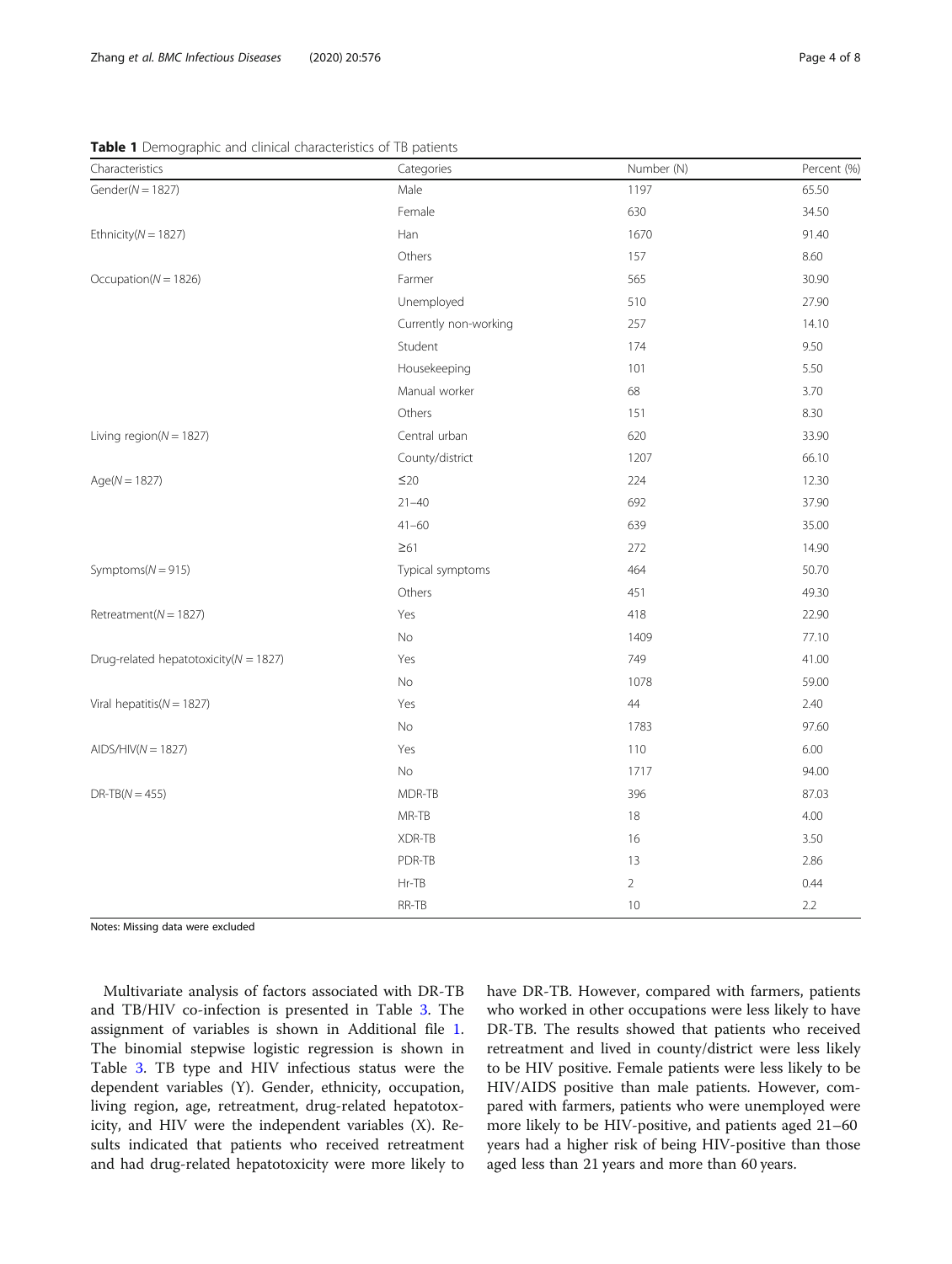| Variables                   | Categories            | DR-TB<br>$(N = 455)$ | $P(x^2test)$           | TB/HIV co-infection $(N = 110)$ | $P (x^2$ test)         |
|-----------------------------|-----------------------|----------------------|------------------------|---------------------------------|------------------------|
| Gender                      | Male                  | 292 (64.2)           | 0.495                  | 87 (7.3)                        | $0.002$ <sup>*</sup>   |
|                             | Female                | 163 (25.90)          |                        | 23 (3.70)                       |                        |
| Ethnicity                   | Han                   | 399 (23.90)          | $0.002$ <sup>*</sup>   | 104 (6.20)                      | 0.292                  |
|                             | Others                | 56 (35.70)           |                        | 6(3.80)                         |                        |
| Occupation                  | Farmer                | 144 (25.50)          | $< 0.001$ <sup>*</sup> | 32 (5.70)                       | $< 0.001$ <sup>*</sup> |
|                             | Unemployed            | 121 (23.70)          |                        | 56 (11.00)                      |                        |
|                             | Currently non-working | 70 (27.20)           |                        | 7(2.70)                         |                        |
|                             | Student               | 27 (15.50)           |                        | 2(1.10)                         |                        |
|                             | Housekeeping          | 44 (43.60)           |                        | 4(4.00)                         |                        |
|                             | Manual worker         | 16 (23.50)           |                        | 3(4.40)                         |                        |
|                             | Others                | 33 (21.90)           |                        | 6(4.00)                         |                        |
| Living region               | Central urban         | 128 (20.60)          | $0.001$ <sup>*</sup>   | 51 (8.20)                       | 0.007                  |
|                             | County/district       | 327 (27.10)          |                        | 59 (4.90)                       |                        |
| Age                         | $\leq$ 20             | 42 (18.700)          | $0.010^{*}$            | 2(0.90)                         | $0.005*$               |
|                             | $21 - 40$             | 186 (26.90)          |                        | 47 (6.80)                       |                        |
|                             | $41 - 60$             | 173 (27.10)          |                        | 46 (7.20)                       |                        |
|                             | $\geq 61$             | 54 (19.90)           |                        | 15 (5.50)                       |                        |
| Retreatment                 | Yes                   | 398 (95.20)          | $< 0.001$ <sup>*</sup> | 8 (1.90)                        | $< 0.001$ <sup>*</sup> |
|                             | No                    | 57 (4.00)            |                        | 102 (7.20)                      |                        |
| Drug-related hepatotoxicity | Yes                   | 327 (43.70)          | $< 0.001$ <sup>*</sup> | 53 (7.10)                       | 0.133                  |
|                             | No                    | 128 (11.90)          |                        | 57 (5.30)                       |                        |
| Viral hepatitis             | Yes                   | 10 (22.70)           | 0.861                  | 2(4.50)                         | 1.000                  |
|                             | No                    | 445 (25.00)          |                        | 108 (6.10)                      |                        |
| AIDS/HIVS                   | Yes                   | 9(8.20)              | $< 0.001$ <sup>*</sup> |                                 |                        |
|                             | No                    | 446 (26.00)          |                        |                                 |                        |
| Symptoms                    | Typical symptoms      | 64 (13.80)           | 0.158                  |                                 |                        |
|                             | Others                | 48 (10.60)           |                        |                                 |                        |

<span id="page-4-0"></span>Table 2 Univariate analysis of factors association with DR-TB patients and TB/HIV co-infection

Notes: Missing data were excluded. $\degree P < 0.05$ .

#### **Discussion**

Our study described the epidemiology of TB patients from CPHMC and evaluated the factors associated with DR-TB and TB/HIV co-infection. Results showed that most TB patients in Chongqing were young and middle aged, which is consistent with the reports in other regions of China [[23,](#page-7-0) [24\]](#page-7-0). TB cases are more likely to cluster among disadvantaged groups such as the poor, hungry, and ethnic minorities, and most TB patients were farmers, unemployed, and those living in county/ district areas [[1,](#page-6-0) [25\]](#page-7-0), which were considered as the populations with relatively poor social economic status, great financial pressure, and non-ideal living conditions [\[10](#page-7-0)]. This study consistently found that farmers and unemployed individuals who lived in county/district had higher susceptibility to TB in Chongqing. In 2015, the WHO proposed a core principle, included in the End TB strategy, focusing on social protection in the context of TB, particularly poor and vulnerable populations [\[26](#page-7-0)]. Furthermore, the WHO's 2019 Global TB Report also recommended providing social support for vulnerable people, such as transport, food packages, and cashtransfer schemes to avoid catastrophic costs for TB patients and their households  $[1]$  $[1]$  $[1]$ . Therefore, the Chongqing TB prevention and control strategy needs to continue and focus on people with disadvantages in order to address the social determinants of TB.

Students are vulnerable to TB; hence, more TB control and preventive efforts should be made to protect students in schools [[4\]](#page-6-0). TB prevalence among Chinese students (1520/100,000) is much higher than that (459/100, 000) among the general population [[27](#page-7-0)]. Chongqing was one of the regions with the highest TB burden among undergraduate students in China [[28](#page-7-0)]. Several TB outbreaks among students have been recently reported in Chongqing [[29](#page-7-0)–[31](#page-7-0)]. This study also observed that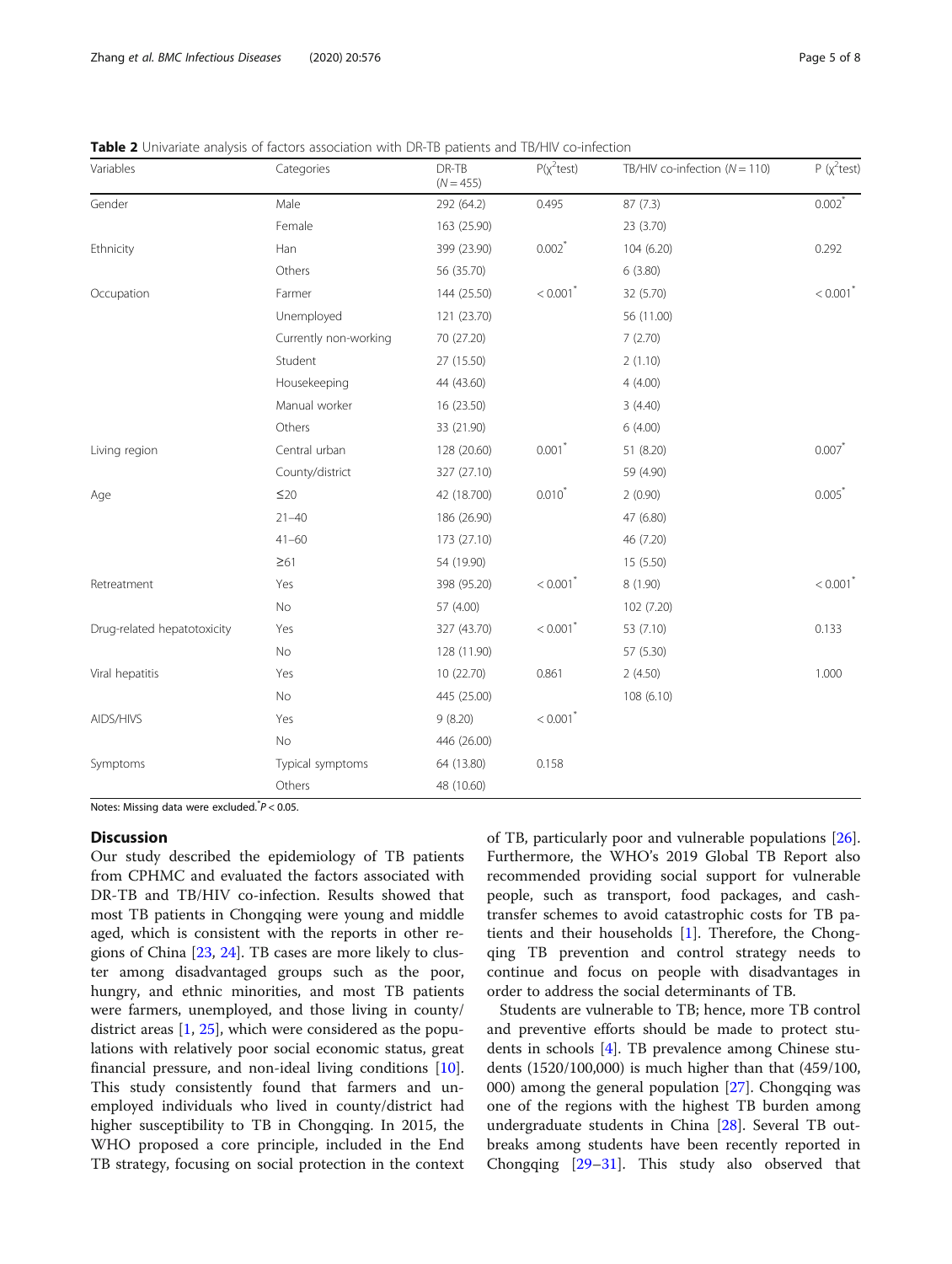<span id="page-5-0"></span>Table 3 Binomial stepwise logistic regression analysis for factors associated with DR-TB and TB/HIV co-infection

| Variables                   | Categories      | DR-TB<br>OR(95%CI)        | TB/HIV co-infection OR(95%CI) |
|-----------------------------|-----------------|---------------------------|-------------------------------|
| Gender                      | Male            |                           | Reference                     |
|                             | Female          |                           | 0.468 (0.286,0.765)           |
| Occupation                  | Farmer          | Reference                 | Reference                     |
|                             | Others          | 0.340 (0.128.0.905)       |                               |
|                             | Unemployed      |                           | 2.013 (1.256,3.226)           |
| Living region               | Central urban   |                           | Reference                     |
|                             | County/district |                           | 0.644 (0.429,0.968)           |
| Age                         | $\leq$ 20       |                           | Reference                     |
|                             | $21 - 40$       |                           | 5.817 (1.225,27.631)          |
|                             | $41 - 60$       |                           | 5.313 (1.093,25.825)          |
| Retreatment                 | <b>No</b>       | Reference                 | Reference                     |
|                             | Yes             | 433.763 (248.261,757.874) | 0.232 (0.111,0.484)           |
| Drug-related hepatotoxicity | No              | Reference                 |                               |
|                             | Yes             | 2.676 (1.683,4.253)       |                               |

Notes: Only P < 0.05 presented

almost 10% of the patients were students in this region. Previous studies have shown that students in this region have poor knowledge of TB [[32\]](#page-7-0). TB programmes in this region need to make more efforts to protect students, particularly those living in school. These efforts include health education and behavioural interventions.

The DR and MDR rates in Chongqing have also increased recently. In 2009, the DR and MDR rates in smear-positive TB patients living in urban areas were 27.62 and 10.50%, respectively, and the MDR rates in new TB and retreatment TB patients were 6.99 and 23.68%, respectively  $[33]$  $[33]$ . By 2015, the DR and MDR rate in smear-positive TB patients were 35.6 and 23.8%, while the MDR rates of new TB cases and retreatment TB patients were 8.7 and 28.8%, respectively [\[34\]](#page-7-0). Approximately 24.90% of TB patients in our study had DR-TB, while 87.03% of DR-TB patients had MDR-TB, which indicates that 21.67% of TB patients had MDR-TB. This study found that the MDR-TB rate was slightly lower than 23.8%, which was the value reported by another study in Chongqing in 2017, and higher than 6.8%, the value reported in the fifth national TB epidemiological survey in 2010  $[8, 34]$  $[8, 34]$  $[8, 34]$  $[8, 34]$ , indicating that the prevalence of DR-TB in Chongqing is serious and cannot be ignored.

Since the first HIV infection was reported in Chongqing, the epidemic has developed particularly fast in recent years. The number of cases reached 32,589 in 2015 [[35\]](#page-7-0). The TB/HIV co-infection rate in Chongqing was 6% in 2015, which was much higher than the national average level of 2% [[36](#page-7-0)]. It is more difficult for TB patients living with HIV to receive TB treatment due to the increasing financial burden, overlapping drug toxic effects, and fragmented care between separated TB and HIV healthcare programmes; therefore, TB patients coinfected with HIV are more likely to develop DR-TB and have treatment failure [\[37,](#page-7-0) [38\]](#page-7-0). Some studies pointed out that the risk factors of both DR-TB and HIV could be highly identical, so that many DR-TB patients are coinfected with HIV, which has aggregated the disease burden and increased poor outcomes [\[39](#page-7-0)–[41\]](#page-7-0). Therefore, it is essential for healthcare facilities to perform drugsusceptibility tests in every patient with TB and HIV [[26\]](#page-7-0).

In addition, 41% of patients in this hospital in Chongqing developed drug-related hepatotoxicity caused by first-line drugs (INH, RFP, and pyrazinamide). This could affect patients' adherence to treatment and increase the risk of DR-TB. There is an urgent need for more effective anti-TB drugs to shorten the treatment duration, for better healthcare accessibility (both location and capable laboratories), and for faster TB/DR-TB diagnosis to avoid clinical deterioration, death, and transmission [[42](#page-7-0)].

Patients who received retreatment had a higher risk of DR-TB, which was consistent with the results of previous studies [[43,](#page-7-0) [44](#page-7-0)]. TB patients with drug-related hepatotoxicity were more likely to have DR-TB, similar to previous observations from other studies [\[45](#page-7-0)]. Moreover, farmers were at risk for DR-TB. Farmers had poor accessibility to TB-related healthcare as they lived in remote mountainous areas with poor economic status  $[46]$  $[46]$  $[46]$ , increasing the risk of developing DR-TB.

Previous studies reported that HIV and DR-TB were the risk factors for each other [\[39](#page-7-0)–[41,](#page-7-0) [47\]](#page-7-0). However, this study found no association between HIV-positive and DR-TB patients among TB patients in Chongqing. This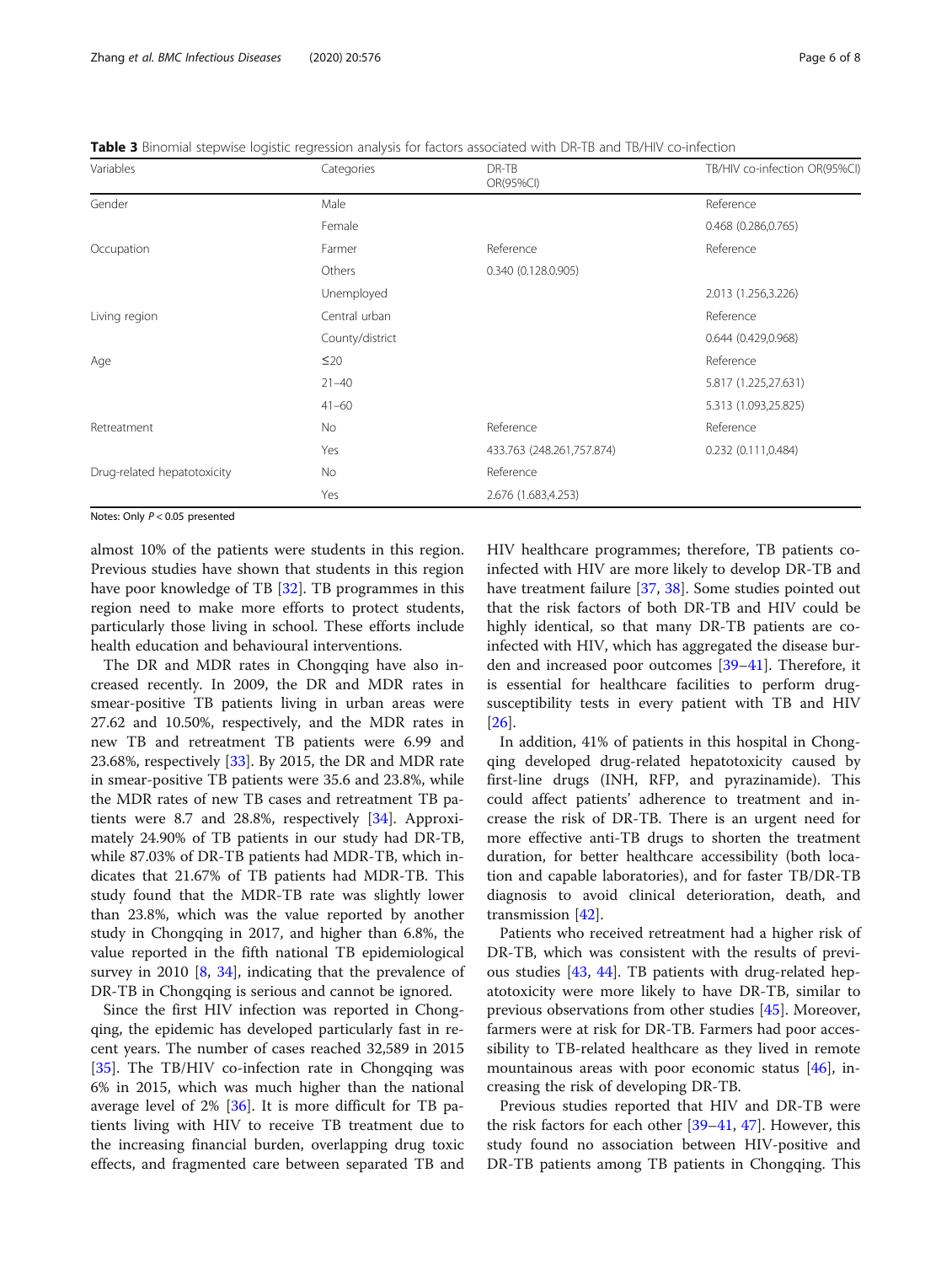<span id="page-6-0"></span>result may be explained by the high mortality and default rate reported among TB/HIV co-infection patients [3, 4, [48\]](#page-7-0). Patients living in the central urban areas of Chongqing had higher risks of acquiring HIV because the prevalence of HIV existed mainly in central urban areas, and the incidence of HIV was high among men who had sex with men living mainly in the central urban areas of Chongqing [\[49\]](#page-7-0). Therefore, this might explain why male TB patients had a higher risk of HIV co-infection in our study. Patients aged 21–60 years had higher risks of being HIV positive than those aged less than 21 years and more than 60 years. This may also be attributed to less sexual behaviours and non-intravenous drug use reported by previous studies in recent years [\[49](#page-7-0)]. The younger population engaged in more HIV risk activities. In addition, unemployed patients were more likely to have HIV than farmers, as the unemployed population may perform more HIV risk behaviours with more free time and poorer economic conditions. Besides, patients who received retreatment had a lower risk of being HIV positive, which may be due to the high mortality and default rate of HIVpositive TB patients. A low retreatment rate was observed among HIV-positive TB patients.

Our study has some limitations. First, cases registered at other designated hospitals and general hospitals were not included in our data collection, which would result in relatively lesser representative ability of our results. Second, our study population included those who attended CPHM C for treatment from 1 January to 31 December 2018. Therefore, a few treatment data were missed, such as treatment outcomes, undetected HIV co-infected DR-TB cases, and undetected DR-TB cases. These missing data could influence the results of our data analysis, which may have led to bias in the measurement of the association between HIV-positive TB and DR-TB.

# Conclusion

Young men and socially disadvantaged people, including students, were at higher risk of TB. DR-TB and TB/HIV co-infection remain a challenge in TB prevention and control in Chongqing. Hence, healthcare services for TB and HIV must be integrated to facilitate early identification and treatment of TB/HIV-positive co-infection patients among the unemployed, young, and urban area TB patients.

#### Supplementary information

Supplementary information accompanies this paper at [https://doi.org/10.](https://doi.org/10.1186/s12879-020-05304-z) [1186/s12879-020-05304-z.](https://doi.org/10.1186/s12879-020-05304-z)

Additional file 1.

#### Abbreviations

CDC: Center for Disease Control and Prevention; CIS-DCP: China Information System for Disease Control And Prevention; CPHMC: The Chongqing Public

Health Medical Center; DR-TB: Drug-Resistant Tuberculosis; Hr-TB: Isoniazid-Resistant Tuberculosis; MDR-TB: Multidrug-Resistant Tuberculosis; MR-TB: Mono-Resistant Tuberculosis; PDR-TB: Poly-Drug-Resistance Tuberculosis; RR/TB: Rifampicin-Resistant Tuberculosis; STROBE: Strengthening the Reporting of Observational studies in Epidemiology; TB: Tuberculosis; WHO: World Health Organization

#### Acknowledgements

The authors would like to thank the health workers who worked in Chongqing Public Health Medical Center.

#### Authors' contributions

LWZ, WX and YL have designed this survey, JZ, RZ, YC, WX and JL have collected data, LWZ, GW, SL and WX have managed and analyzed data, YL has controlled the quality of data collection and analysis, JZ, RZ and WX have drafted the manuscript. YL has edited the manuscript. All authors have interpreted the results, revised the report and completed the final version.The author(s) read and approved the final manuscript.

#### Funding

This project was funded by the National Natural Science Foundation of China (81773489), Social Science and Technology Innovation Subject in Chongqing (cstc2015shmszx120070), the Technology Basic and Advanced Research Projects in Chongqing (cstc2014jcyjA10069). The funders had no role in study design, data collection and analysis, decision to publish, or preparation of the manuscript.

#### Availability of data and materials

The datasets generated and/or analysed during the current study are available from the corresponding author on reasonable request.

#### Ethics approval and consent to participate

The Ethics Committee of Institutional Review Board of Army Medical University ruled that no formal ethics approval was required in this particular case. The data used in this study was anonymised before its use. And the use of the raw data from this study were approved by the Chongqing Public Health Medical Center.

#### Consent for publication

Not applicable.

#### Competing interests

The authors declare that they have no competing interests.

#### Author details

<sup>1</sup>Department of Social Medicine and Health Service Management, Army Medical University (Third Military Medical University), No.30 Gaotanyan Road, Shapingba District, Chongqing 400038, China. <sup>2</sup>Chongqing Public Health Medical Center (CPHMC), Chongqing, China.

## Received: 22 October 2019 Accepted: 27 July 2020 Published online: 05 August 2020

#### References

- 1. World Health Organization (WHO). Global tuberculosis report. 2019. [https://](https://www.who.int/tb/publications/global_report/en/) [www.who.int/tb/publications/global\\_report/en/](https://www.who.int/tb/publications/global_report/en/). Accessed March 2019.
- 2. Shah M, Reed C. Complications of tuberculosis. Curr Opin Infect Dis. 2014; 27:403–10.
- 3. World Health Organization (WHO). Companion handbook to the WHO guidelines for the programmatic management of drug-resistant tuberculosis. 2010. [http://apps.who.int/iris/bitstream/10665/130918/1/](http://apps.who.int/iris/bitstream/10665/130918/1/9789241548809_eng.pdf) [9789241548809\\_eng.pdf](http://apps.who.int/iris/bitstream/10665/130918/1/9789241548809_eng.pdf). Accessed March 2010.
- 4. Beauvais S. Management of multi-DR tuberculosis in children: A Field Guide. GHD online. [https://www.ghdonline.org/drtb/discussion/practical-guidance](https://www.ghdonline.org/drtb/discussion/practical-guidance-for-pediatric-mdr-tb-management/?ref=profile_detail)[for-pediatric-mdr-tb-management/?ref=profile\\_detail](https://www.ghdonline.org/drtb/discussion/practical-guidance-for-pediatric-mdr-tb-management/?ref=profile_detail). Accessed 2012.
- 5. Barnes PF, Bloch AB, Davidson PT, Snider DE. Tuberculosis in patients with human immunodeficiency virus infection. N Engl J Med. 1991;324:1644–50.
- 6. Hopewell PC. Impact of human immunodeficiency virus infection on the epidemiology, clinical features, management, and control of tuberculosis. Clin Infect Dis. 1992;15:540–7.